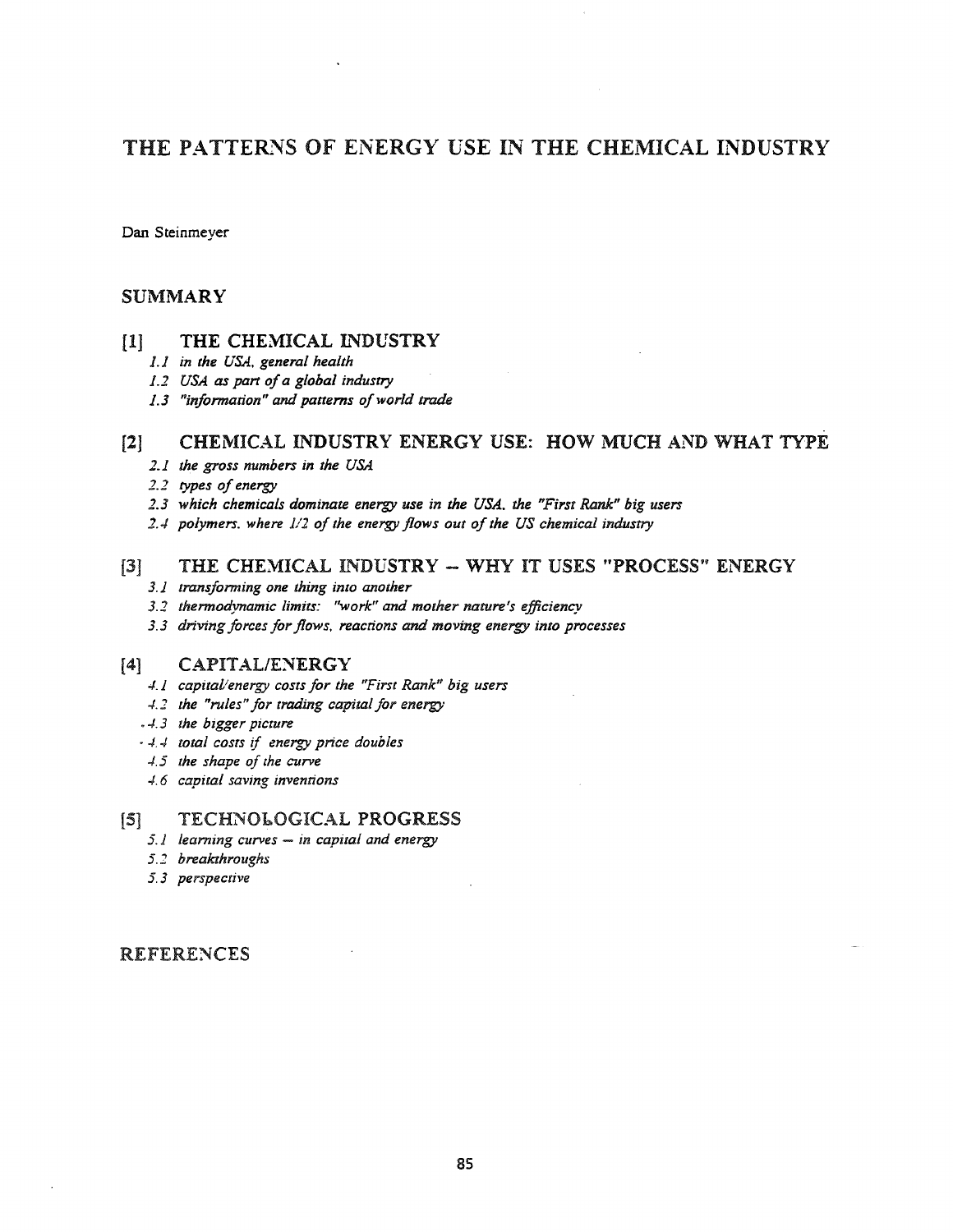# SUMMARY - OVERVIEW

but

This paper was sculpted from a report commissioned by the Department of Energy to assess the impact of proposed energy taxes on energy use by the US chemical industry. The discussion of energy taxes is eliminated here, however the broader discussion of the impact of energy prices on energy use is retained.

The US chemical industry is currently the world leader by many important measures, such as technology contributions and employment. This leadership traces to a slate of advantages: science base, low cost energy, large market and economic/political stability.

The focus of this paper is on the patterns of energy use:

- There is an optimum economic trade of capital against energy. Industry optimizes this trade to lower its costs. For the large volume chemicals which dominate energy use, this tradeable capital cost exceeds energy cost by a factor of 1.5.
- The capital/energy trade follows clearly defined rules. The basic rules are rooted in thermodynamics.
- An increase in energy prices would result in a drop in process energy use:

a doubling of process energy prices would cut process energy use by approximately 1/3

the capital cost would be in excess of \$100 billion if driven into a short time span., such as 5 years.

This is because of the long useful lifetime of capital facilities.

- Process energy is about half the total energy use, with feedstock being the balance.. Feedstock use is much less sensitive to price. Restated, the doubling of energy price will result in roughly a 1/6 reduction in total energy use.
- Á *Technological progress* will also reduce energy use.. This reduction is distinct from the impact of energy price. *Technological progress will be at least a.s important in reducing energy use as will energy pricing, for the foreseeable future.*
- *Technological progress* can be sorted into two themes:
	- Learning curve improvements. which are almost inherent in the production process and the nature of competition.
	- *Breakhroughs* that happen in a less predictable way. The speculated causes of breakthroughs are:
		- a widely held perception of a major barrier and need for a breakthrough
		- progress in underlying science.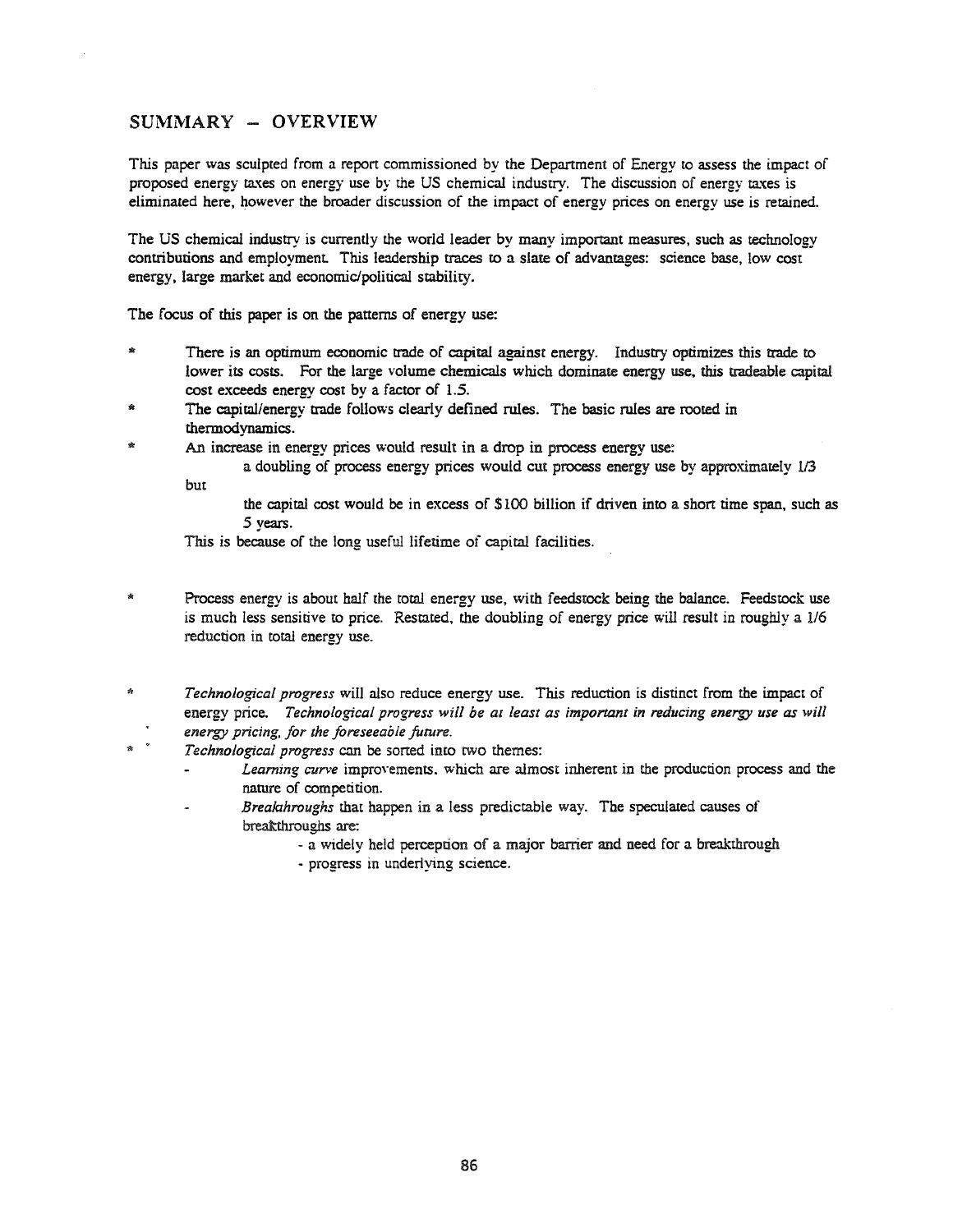|                       | -------BTU/yr 10 <sup>15--</sup> ------- |               | 1 <sub>b</sub> / <sub>vr</sub> |                 |       | -S/Ib-------------------- |                     | ---plant scale <sup>f</sup> --- |                   |                 |
|-----------------------|------------------------------------------|---------------|--------------------------------|-----------------|-------|---------------------------|---------------------|---------------------------------|-------------------|-----------------|
|                       | total                                    | process feed- |                                | 10 <sup>9</sup> | price | total                     | process             | capital                         | \$10 <sup>6</sup> | lb/yr           |
|                       |                                          |               | stock                          |                 |       | energy <sup>b</sup>       | energy $\mathbf{b}$ | related <sup>e</sup>            |                   | 10 <sup>9</sup> |
| ethylene              | 1.41                                     | 0.40          | 1.01                           | 40.4            | 0.19  | 0.070                     | 0.020               | 0.097                           | 314               | 1.10            |
| ammonia               | 0.75                                     | 0.29          | 0.46                           | 36.0            | 0.06  | 0.042                     | 0.016               | 0.083 <sup>d</sup>              | 300               | 1.20            |
| propylene             | 0.70                                     | 0.16          | 0.54                           | 22.3            | 0.13  | 0.063                     | 0.014               | $0.100^{d}$                     | 42                | 0.14            |
| benzene               | 0.43                                     | 0.01          | 0.42                           | 12.0            | 0.15  | 0.051                     | 0.002               | 0.043                           | 25                | 0.20            |
| sodium                |                                          |               |                                |                 |       |                           |                     |                                 |                   |                 |
| hydroxide®            | 0.38                                     | 0.38          | 0.0                            | 24.0            | 0.12  | 0.032                     | 0.032               | 0.057                           | 60                | 0.36            |
| methyl                |                                          |               |                                |                 |       |                           |                     |                                 |                   |                 |
| t-Butyl ether 0.30    |                                          | 0.06          | 0.24                           | 10.9            | 0.12  | 0.055                     | 0.011               | 0.087 <sup>d</sup>              | 65                | 0.25            |
| chlorine <sup>e</sup> | 0.23                                     | 0.23          | 0.0                            | 22.6            | 0.10  | 0.020                     | 0.020               | 0.060                           | 60                | 0.33            |
| p-xylene              | 0.20                                     | 0.05          | 0.14                           | 5.7             | 0.21  | 0.070                     | 0.019               | 0.083                           | 35                | 0.20            |
| phosphoric acid       | 0.20                                     | 0.15          | 0.05                           | 25.4            | 0.30  | 0.016                     | 0.012               | 0.083                           | 125               | 0.50            |
| carbon black          | 0.16                                     | 0.04          | 0.12                           | 3.0             | 0.27  | 0.100                     | 0.024               | 0.047                           | 27                | 0.20            |
|                       | 4.78                                     |               |                                |                 |       |                           |                     |                                 |                   |                 |

"THE FIRST RANK"<sup>2</sup> (the largest chemicals in terms of US energy usage)

All values are from Battelle (1994) except for the conversion of energy and capital usage to \$/lb. The bases for these conversions are noted in footnotes (a) and (b). The Battelle repon provides a uniquely valuable set of nwnbers because it combines in one place the effects of energy intensity, capital intensity and market scale. In a conversation, the prime author, Lipinsky, pointed out that in some cases the Battelle values were "judgment calls", but most were corroborated by industry sources.

- (a) This list has been designated as the "First Rank" chemicals to distinguish it from the original Battelle list. The "First Rank" chemicals are unique. They are not made from one another. The original Battelle list included substantial double counting because of listing of chemicals \vhich are made from the "First Rank" chemicals. An example of double counting would be ethylbenzene which is made from ethylene and benzene or styrene which is produced from ethylbenzene.
- (b) Computed based on  $52'10^6$  BTU which is reasonable for direct "process" uses such as natural gas for fuel, as well as for the fuel embedded in "process" use of electricity. Since the subsequent discussion keys against "process" energy use.. this single value for energy price introduces no major error. However the use of this value is too low for most feedstocks.
- (c) Computed based on [S capital/lb]/3. This says that the costs associated with maintenance, depreciation, profit and taxes on an annualized basis will be 1/3 the total capital costs. Restated "...simple capital payback period is 3 years...". This is characteristic of what industry would want for a project with modest risks.
- (d) In the cases noted, the capital cost values are inconsistent with the "selling prices" taken from Battelle (1994). For some chemicals like  $NH<sub>3</sub>$  this is because the "selling price" listed is well below what a producer would need to justify a new plant.
- (e) Sodium hydroxide and chlorine are truly coproducts.
- (f) There is a limit on the size of individual components that can be shop manufactured and shipped to a construction site. For example bridge clearances typically limit components to around 14 feet in diameter. As more parallel trains are required, the advantage of building to a larger process unit plant scale disappears. The component size limit explains why there is a characteristic plant scale that typifies the largest units. This maximum economic size is called "world scale".

A few things to note about the "First Rank":

- Energy use for these 10 chemicals sums to greater than 80 % of the chemical industry use shown earlier. This appears to err on the high side.
- The "First Rank" chemicals are dominated by the simple molecules.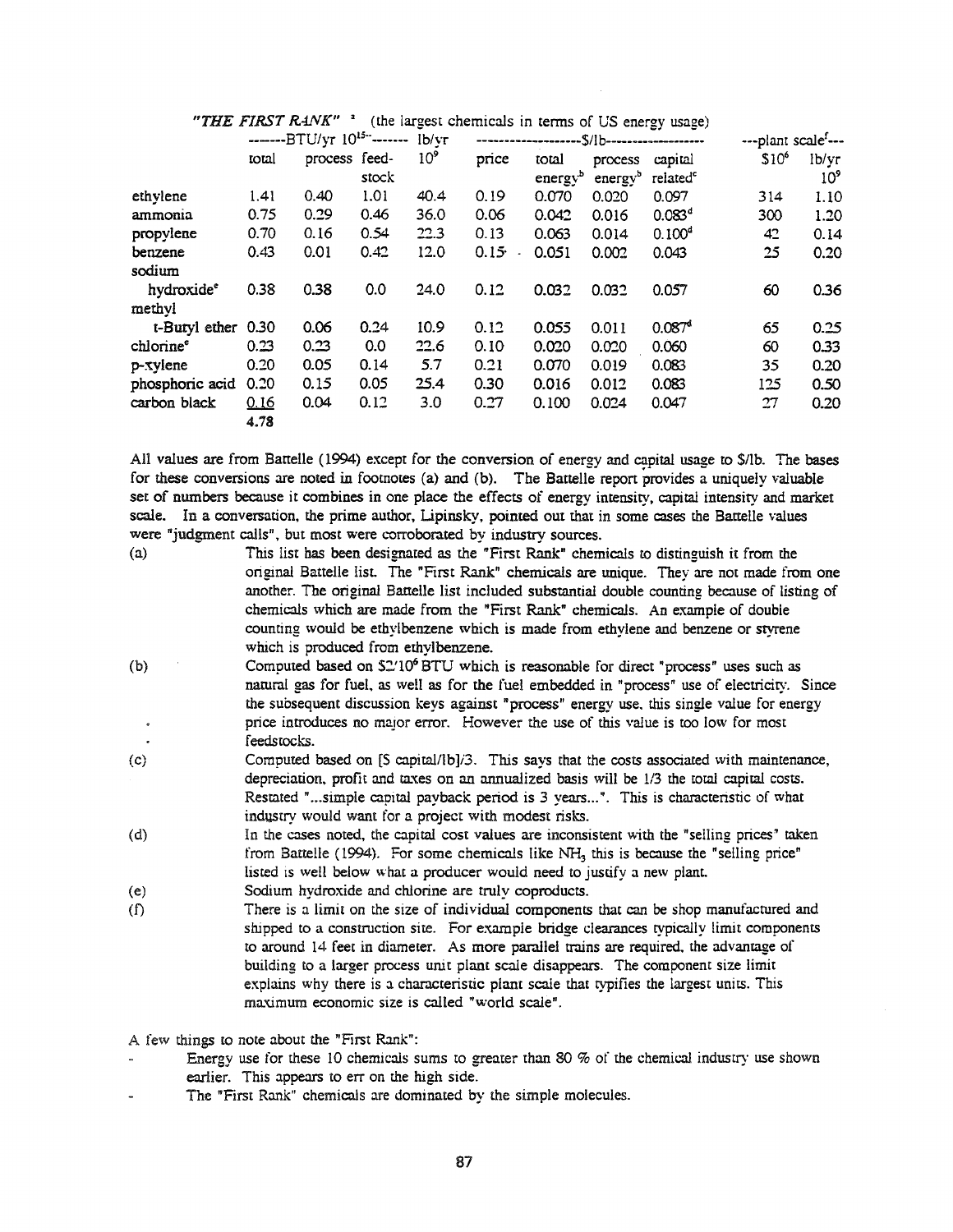# [IJ THE CHEMICAL INDUSTRY

The chemical industry lies at the front end of the raw material processing cycle. Most of its products flow to other producers rather than to the consuming public. The chemical industry spans an enormous range and is really a multitude of smaller industries. C&EN (June 24. 1996) lists 50 compounds with USA output greater than 1.6 billion pounds per year; and these are only the low-cost, high volume materials. CMA (1996) refers to "...more than 70,000 products".

#### *1.1 General HealtJl. in the USA,*

The US chemical employment is stable and twice as large as our closest *global* competitor, Germany. Financial measures such as R&D expenditures, capital expenditures and profit also point to good health.

CMA (1996) estimates for the US chemical industry in 1995:

- total employment 1,045,000
	- including 582.,000 production workers  $\ddot{\phantom{a}}$
	- 92,000 scientists and engineers

| $\sim$                   | R&D funding          | \$18.1 billion |
|--------------------------|----------------------|----------------|
| $\sim$                   | capital investment   | \$30.9 billion |
| $\overline{\phantom{0}}$ | income (after taxes) | \$11.2 billion |
| $\overline{\phantom{a}}$ | trade surplus        | \$20.4 billion |

the *imported* energy embedded in the net *exports means that the net is* - *S18 billion*

Swift of CMA, (1995) estimated US chemical industry value added at and total energy for "process" and feedstock at  $\sim$  \$126 billion  $\sim$  \$26 billion

The values are net to the overall chemical industry. There is much internal trading within the industry (not counted above), that tends to exaggerate the value of industry shipments..

For the overall US industry, the energy use is about equal for "process" and feedstock. Feedstock energy use is a larger fraction for the major energy using chemicals. Generally the feedstocks are more expensive on a BTU basis than fuels because the feedstocks have purification costs embedded in their production.

#### *1.2 USA as Part of* (J. *Global CJiemicaJ Industry*

It is a sophisticated industry, with an increasing tendency to see competition on a *global* basis rather than as a fight for ranking against other national companies. Most large companies have flexibility to shift production between countries, More importantly, most large companies have shown a willingness to place their new investments anywhere in the world where economics dictate. The most important elements in dictating location economics are:

- regional cost of capital construction
- market size and growth rate
- raw material (feedstock) prices and energy prices
- political/economic stability.

The stability factor (risk of losing capital) seems to be less decisive than it once was, as evidenced by the competition to site facilities in China.

The most direct measure of health is employment. The US employment has dropped slightly but it appears to have maintained its position relative to its global competitors. Note that employment in the CS industry (CMA.1996) exceeds the combined total of its largest global competitors, Germany and Japan.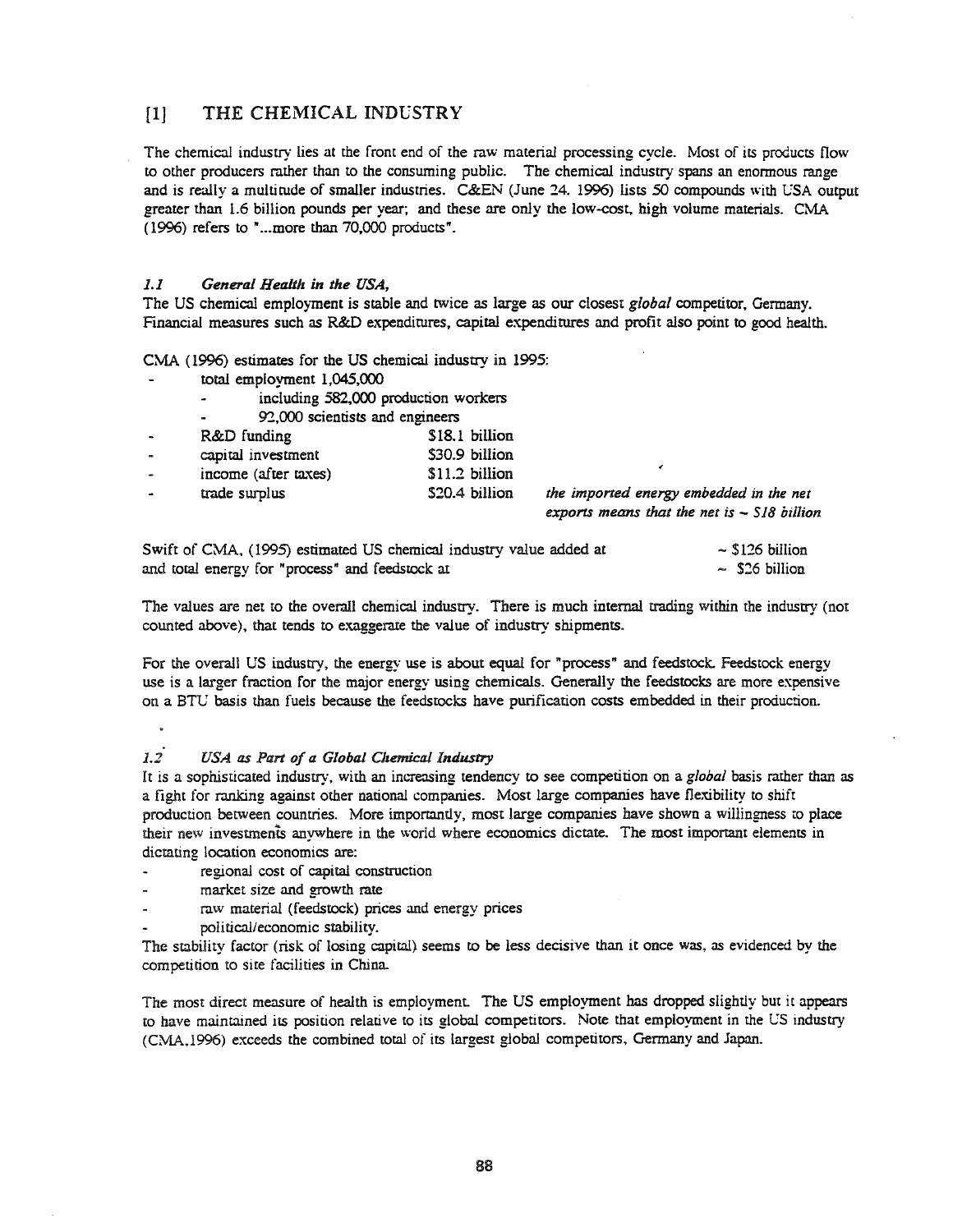|         |               | IUIAL CHEMICAL INDUSIRY EMPLUYMENI (in fhousands) |      |      |      |      |      |      |
|---------|---------------|---------------------------------------------------|------|------|------|------|------|------|
|         | 1980          | 1985                                              | 1990 | 1991 | 1992 | 1993 | 1994 | 1995 |
| USA     | 1107          | 1044                                              | 1086 | 1076 | 1084 | 1081 | 1061 | 1045 |
| Germany | $568^{\circ}$ | 557                                               |      |      | 585  | 557  | 570  | 538  |
| France  | 297           | 272                                               | 266  | 263  | 260  | 248  | 250  | 248  |
| U. K.   | 420           | 339                                               | 326  | 309  | 310  | 303  | 282  | 281  |
| Japan   | 409           | 396                                               | 401  | 406  | 415  | 413  | 399  | 390  |

#### *TOTAL CHEJ.WICAL I:.VDUSTRY EMPLOYlJtlE1VT* (in tJI.ousandsj

(a) Data for 1980 and 1985 is for West Gennany only

#### *1.3 "Information" and Patterns of Chemical Trade*

The chemical industry lives in the science of chemistry. The relationship is symbiotic. Economic competitiveness depends on choosing the right catalyst, temperature and pressure for the reaction step as well as the right (efficient) process for product recovery and {waste/environmental discharge} avoidance. This is the technical part of the chemical industry "*information*". Technical "*information*" is part of the reason why Germany and Japan are major players in chemical trade despite the disadvantage of energy prices. Technical *"information"* is important to the USA and most measures suggest health.

#### *COUNTRY OF ORIGIN FOR CHEMICAL UTERA1TJRE*

|            | 1984 | 1990 | 1994 |
|------------|------|------|------|
| <b>USA</b> | 27%  | 28%  | 29%  |
| Germany    | 7%   | 7%   | 7%   |
| France     | 4%   | 4%   | 4%   |
| U.K.       | 6%   | 6%   | 6%   |
| Japan      | 10%  | 12%  | 13%  |

Based on address of author, from C&EN (August 28, 1995)

#### *CHE.lfdICAL PATENTS GRAiVTED IN THE US BY COUNTRY*

|            | 1984  | 1990         | 1994            |  |                |  |
|------------|-------|--------------|-----------------|--|----------------|--|
| <b>USA</b> | 11525 | 13124        | 15508           |  |                |  |
| Germany    | 2139  | 2704         | 2703            |  |                |  |
| France     | 665   | 917          | 1012            |  |                |  |
| U.K.       | 847   | 953          | 911             |  |                |  |
| Japan      | 3258  | 5469         | 6257            |  |                |  |
|            |       | $\mathbf{m}$ | $\cdot$ $\cdot$ |  | <b>Section</b> |  |

Based on address of inventor, from C&EN (August 28, 1995)

One of the hidden roles of technical "*information*" is the ability of educational systems (including the availability of funding for research) to remain a magnet for the world's brightest, most innovative young people.. It is not an accident that startup firms that have a chemical base such as micro-circuitry and biotechnology have arisen in the US. It is also not an accident that these firms are often led by individuals not born in the US.

However much of the "*information*" that drives chemical plant location decisions is softer, for example:

- will energy prices be competitive five years from now?
- can a market be dominated from the geographic region in which the technology/market leader feels most comfortable?

Given the need for a billion dollar scale to compete in world markets, "*information*" on political stability provides a key input to the decision process of the global chemical industry. This *information* tends to be mixed with the technology "information" and the net is a tendency to site facilities in the developed world. Export/import patterns follow geographical investment patterns.

While the industry is nominally global, with manufacture going to the areas of the world with greatest markets and lowest production costs, the "*information*" of the industry remains based in national origins.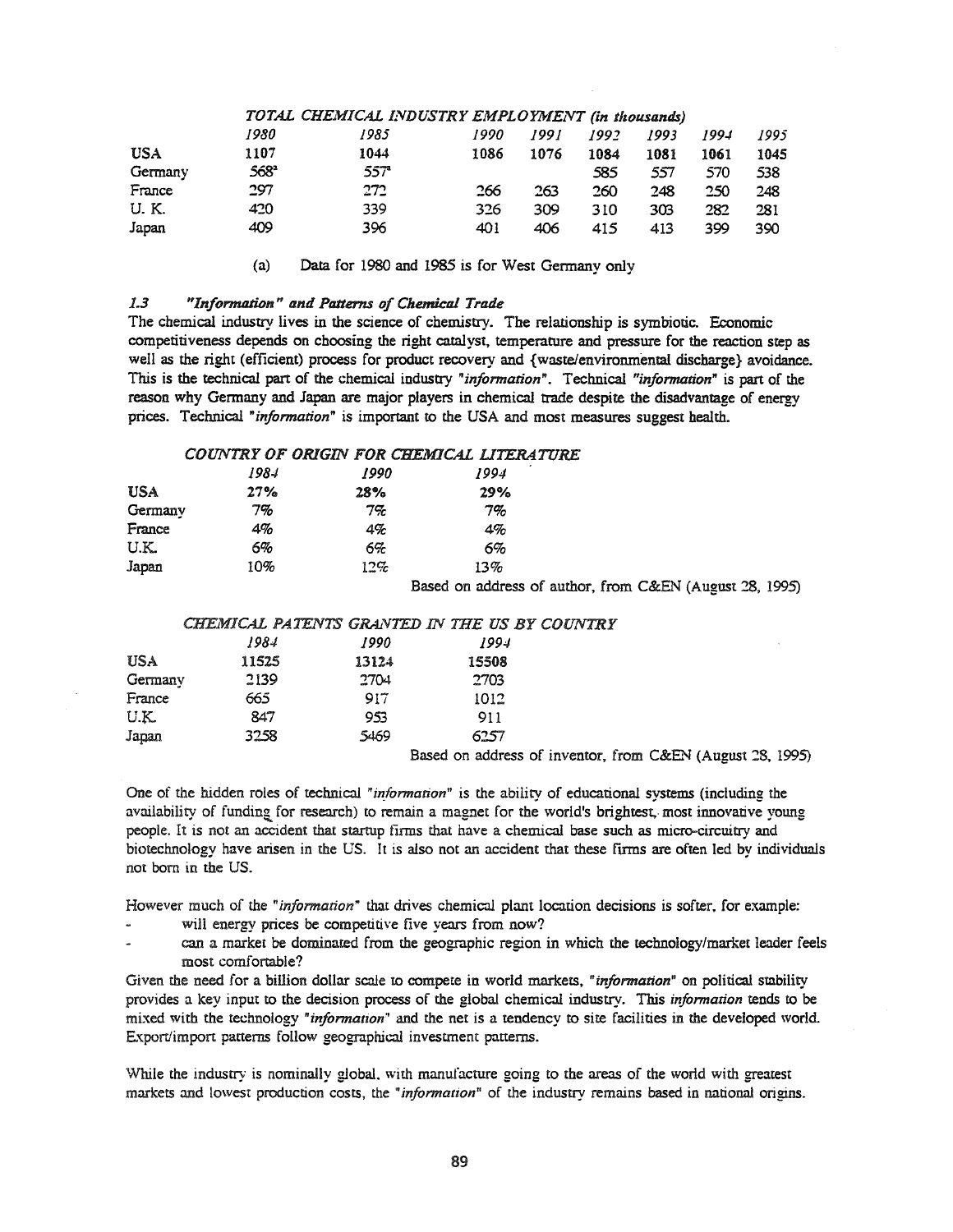The main labs of a German company will be in Germany and German nationals will be the preferred expatriates for overseas assignments from their parent companies.

## THE WORLD'S LARGEST CHEMICAL COMPANIES (excluding those that are primarily pharmaceutical)

|                  |            | <b>-SB</b> in 1995- |                      |
|------------------|------------|---------------------|----------------------|
|                  |            | Salesª              | Profits <sup>b</sup> |
| <i>BASF</i>      | Germany    | 22.0                | 2.5                  |
| Hoehst           | Germany    | 21.7                | 1.9                  |
| <b>DOW</b>       | USA        | 19.2                | 4.3                  |
| Bayer            | Germany    | 18.8                | 1.5                  |
| DuPont           | <b>USA</b> | 18.4                | 3.5                  |
| <b>Shell</b>     | UK/Nether. | 15.4                | 1.7                  |
| ICI              | UK.        | 13.0                | $1.4^{\circ}$        |
| Exxon            | <b>USA</b> | 11.7                | 2.7                  |
| Elf Aquitaine    | France     | 11.1                | 1.0                  |
| Formosa Plastics | Taiwan     | 10.8                | 1.3                  |

From C&EN (July 22, 1996)

- These are chemical sales only. In some cases like Dupont, Shell and Exxon, chemical sales  $(a)$ represent less than half total sales.
- $(b)$ The profit basis may be defined differently for various countries. The intent was to only report profits from chemical operations.

One explanation for patterns in world trade is energy cost. Another is technical "information", and still another is the "information" content of the capital decision process.

#### CHEMICAL INDUSTRY FOREIGN TRADE IN 1995 (exports from)/(imports to) by categories values in \$ billions

| organic<br>chemicals | inorganic<br>chemicals | plastics | pharmaceuticals |
|----------------------|------------------------|----------|-----------------|
|                      |                        |          |                 |
| 16.1/12.5            | 4.5/4.8                | 4.3/2.7  | 6.4/5.1         |
| 14.4/6.5             | 3.8/2.2                | 6.2/3.7  | 9.5/6.3         |
| 5.8/6.1              | 2.2/2.3                | 1.5/3.0  | 6.9/4.8         |
| 7.8/5.6              | 1.9/1.4                | 2.0/2.3  | 7.7/4.1         |
| 11.17.2              | 1.7/2.7                | 2,5/0.6  | 1.8/4.0         |
|                      |                        |          |                 |

(CMA, 1996.) From

#### CHEMICAL INDUSTRY ENERGY USE: HOW MUCH AND WHAT TYPE  $[2]$

The largest energy using portions of the chemical industry are relatively young. This means that they are fairly high on the learning curve and are still generating significant energy efficiency gains. The energy use per pound of product has historically fallen an average of  $\sim$  2% per year. This is due to broad technological progress as discussed in Section 5.

As shown by Figure 1, efficiency increased at a steeper rate during periods of rising energy price --but-

it also increased during periods when energy price was stable or falling.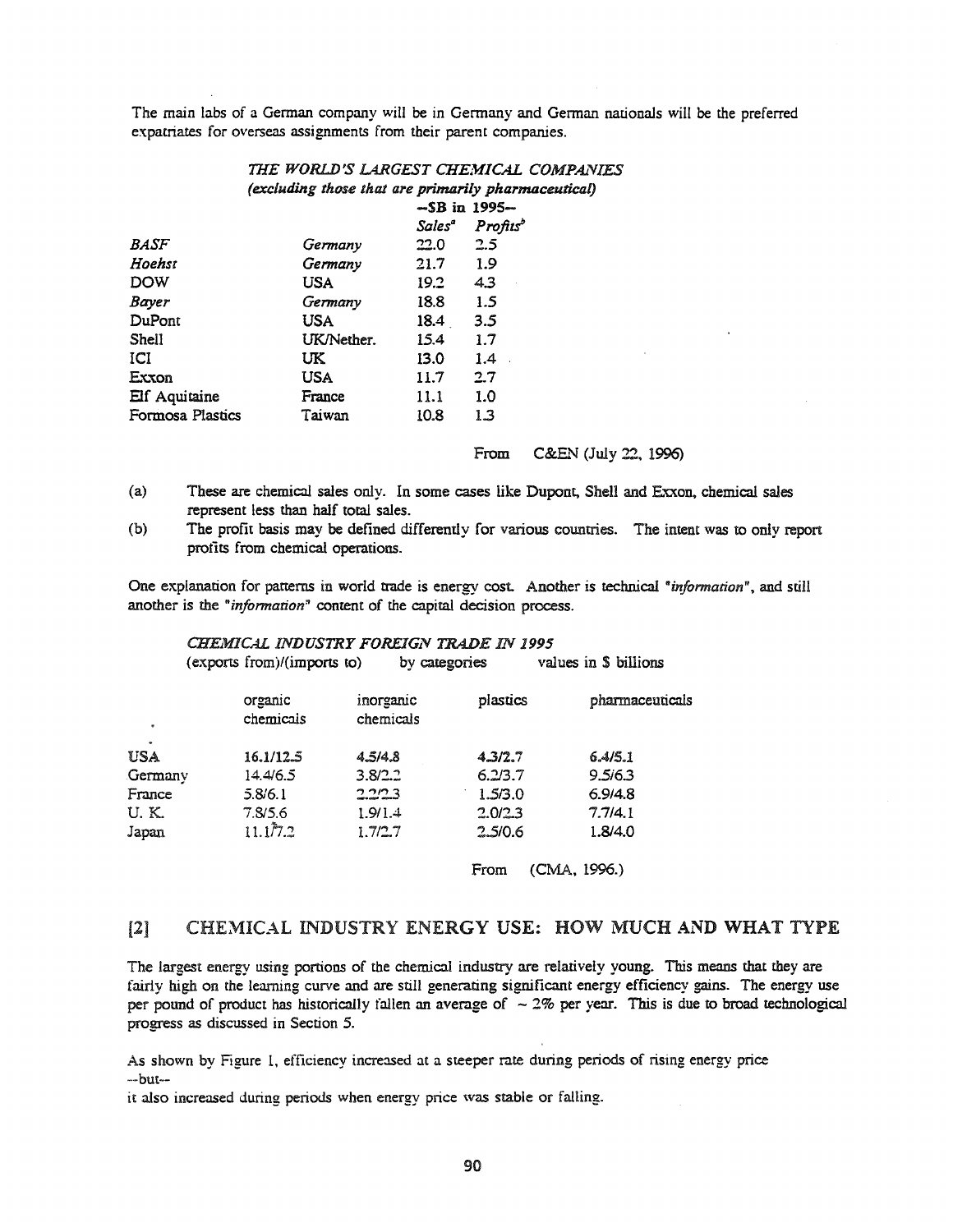# **FIGURE**  $\blacksquare$

# ETHYLENE

a thermodynamic success story



91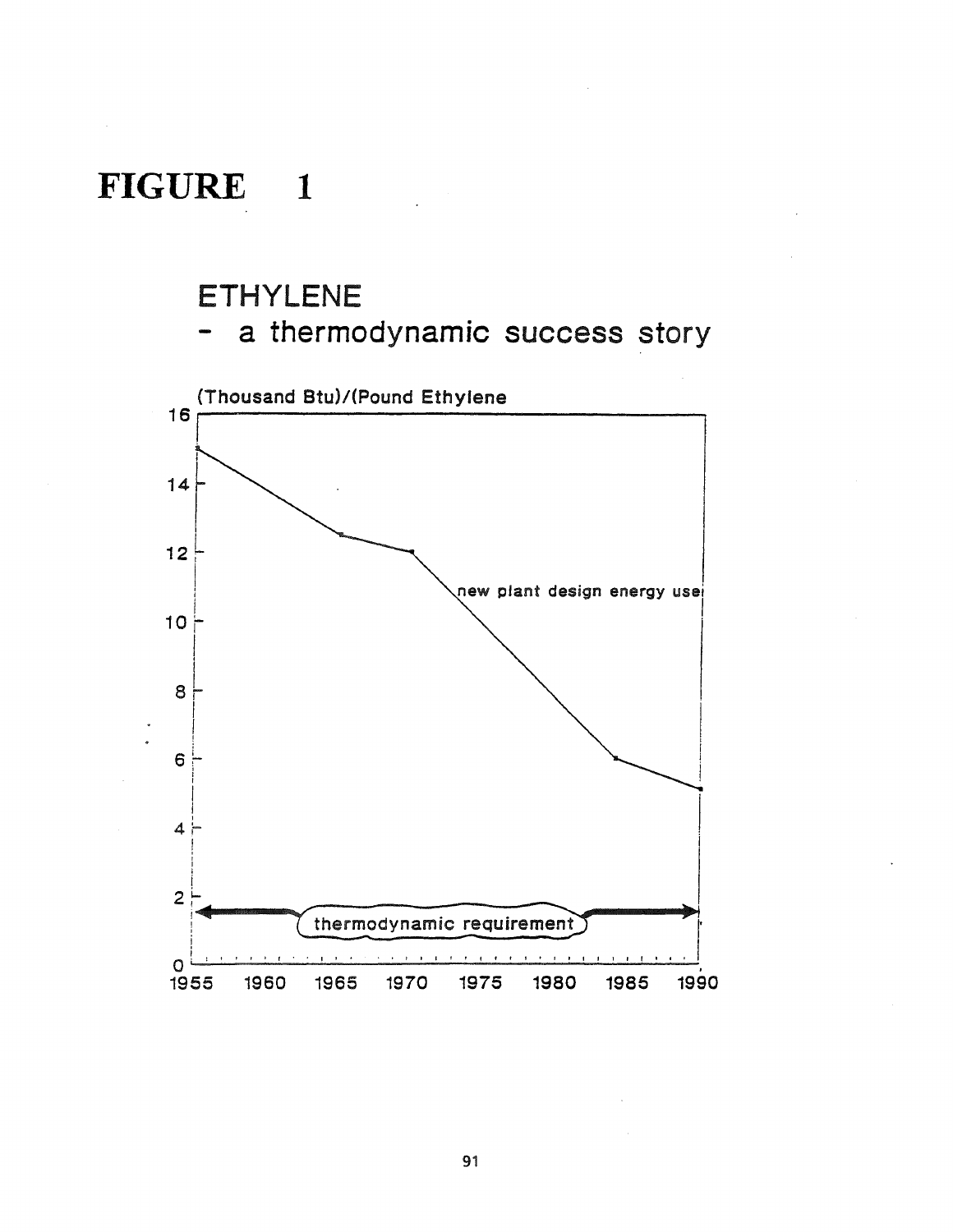#### 2.1 *The Gross Numbers in the USA*

Over the last 15 years, energy use by the chemical industry shows a slight increase (CMA, 1996):

|                                     |  | 1980 1990 1994 1995         |  |
|-------------------------------------|--|-----------------------------|--|
| Process energy BTU 10 <sup>15</sup> |  | $2.72$ $2.70$ $2.89$ $2.94$ |  |
| Feedstock BTU 10 <sup>15</sup>      |  | 2.56 2.48 2.88 2.89         |  |

When feedstock is included, the chemical industry consumes  $\sim$  25 % of industrial energy use (DOE, 1994) and  $\sim$  8 % of the total energy use in the USA. These totals includes the energy used in generation of the electricity that the chemical industry buys.

#### *1.2 Types ofEnergy*

The 1995 hydrocarbon energy use by the US chemical industry breaks down as follows (CMA, 1996):

|             |       | <b>HYDROCARBON USAGE</b> |
|-------------|-------|--------------------------|
|             |       | $-BTU$ $10^{15}$ ---     |
|             | fuel  | feedstock                |
| natural gas | 1.9   | 0.6                      |
| coal/coke   | 0.3   | < 0.1                    |
| <b>LPG</b>  | < 0.1 | 1.0                      |
| oil         | < 0.1 | 1.3                      |

Note the dominance of natural gas for fuel. This is because of price. The industry has migrated to parts of the USA which produce low cost natural gas in order to reduce its costs. This explains why the prices it pays are below the industry average. DOE (1994) reported that the chemical industry paid - 80% of the average price paid by all industry for natural gas.

On a cost basis (DOE, 1994) the 1991 breakdown was:

| natural gas | \$3.8 billion |
|-------------|---------------|
| LPG.        | \$5.5 billion |
| other fuel  | \$2.1 billion |
| electricity | \$4.5 billion |

Electricity use by the chemical industry was estimated (DOE, 1994) as

| machine drives   | 73%          | mostly for pumps and compressors to overcome friction |
|------------------|--------------|-------------------------------------------------------|
| electro chemical | $14 \degree$ |                                                       |
| process heating  | 4, 9         |                                                       |
| non-process      | 9.7          |                                                       |
|                  |              |                                                       |

The high portion of energy costs for overcoming friction in piping systems, is important in explaining the high ratio of {capital cost/energy cost} since:

piping is a major part of the capital cost

in piping systems, when the optimum trade is made between capital and energy, capital costs dominate energy costs by a factor of  $-10$ .

2.3 Which Chemicals Dominate US Energy Use

It is instructive to sort the chemical industry by energy use.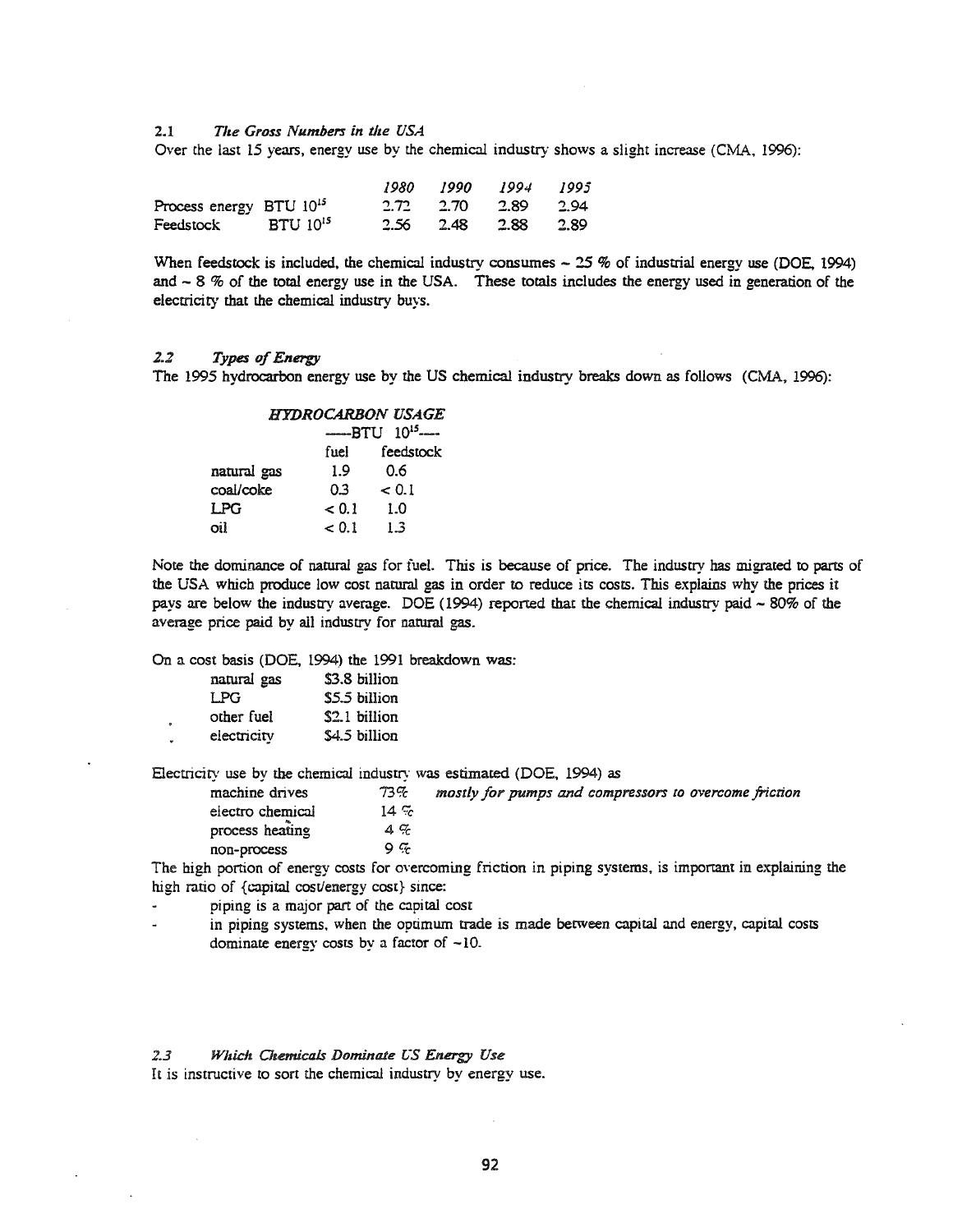Of the "First Rank" chemicals, the only one that primarily goes to final customers is NH3 which is used as a fertilizer.

The chemical industry initially appears to be so complex. and multi-dimensional that an attempt at understanding the energy use appears impossible, but a closer look shows consistent patterns such as the ratio of {process energy costs/capital costs}. This is because a large part of the capital cost for the major energy using chemicals is driven by energy costs. *Energy efficiency* is gained through the trade of capital *for energy.*

The pattern of energy use is clearer if we deal with an example. Picking ethylene, the largest user of energy:

- Capital costs for making ethylene are 1.3 times total feedstock and process energy use.
- Energy use for feedstock is 2.5 times process energy use. The high energy use for feedstock is because the hydrocarbon framework of the feedstock forms the basis from which the ethylene molecule is shaped. For example, the most common feedstock is ethane which is chemically very similar to the product ethylene:

$$
ethane (C_2H_6) \implies ethylene (C_2H_4) + H_2
$$

Since the hydrocarbon framework energy is retained, ethylene is only fractionally higher in energy than the ethane feedstock from which it is made. The difference in energy arises because of the *work* of pulling a hydrogen (H<sub>2</sub>) molecule out of the framework.

Because the framework of the feedstock is retained, the total energy input is relatively low. For perspective, to make a pound of ethylene takes only 1/3 the energy that a pound of aluminum requires.

The chemical industry is a high energy user because of the large pound per year totals. not because of the usage per pound. If aluminum were classed as a chemical, the pounds per year would not qualify it for the list of top 20 USA chemicals.

## 2.4 Polymers, where  $\mathcal{V}2$  of the Energy Flows out of the Chemical Industry

A high fraction of the "First Rank" chemicals are further transformed to plastics and fibers which move one step closer to end use.

|                          |                    |                 | THE MAJOR US POLYMERS (in terms of contained energy) |
|--------------------------|--------------------|-----------------|------------------------------------------------------|
| "THE SECOND RANK"        |                    |                 | (from Battelle, 1995)                                |
| ٠                        | $BTU/vr$ $10^{15}$ | lb/уг           | S/Ib                                                 |
| ۰                        | total including    | 10 <sup>9</sup> | price                                                |
|                          | input of chemicals |                 |                                                      |
|                          | from "First Rank"  |                 |                                                      |
| polyethylene             | 1.02               | 25.7            | 0.45                                                 |
| polyvinylchloride        | 0.41               | 11.1            | 0.47                                                 |
| polypropylene            | 0.36               | 9.8             | 0.44                                                 |
| polyesters               | 0.32               | 7.0             | 0.70                                                 |
| polystyrene              | 0.25               | 5.9             | 0.54                                                 |
| phenolics                | 0.14               | 3.2             | 0.76                                                 |
| polyurethanes            | 0.13               | 3.8             | 1.00                                                 |
| polyesters (unsaturated) | 0.13               | 2.9             | 0.61                                                 |
| Nylon 6,6                | 0.10               | 2.0             | 1.33                                                 |
| acrylo/butadien/styrene  | 0.10               | <u>_1.5</u>     | 0.92                                                 |
|                          | 2.92               | 72.9            |                                                      |

Note:

The energy to produce these 10 polymers sums to 50 percent of the chemical industry total use.

The prices are 2 to 4 times as high as those of the "First Rank" chemicals.

The Battelle study gave a revenue for these 10 polymers of \$41 billion which yields a value over feedstock/energy input of  $\sim$  S35 billion. This compares to the total value added of  $\sim$  \$126 billion estimated for the chemical industry as a whole.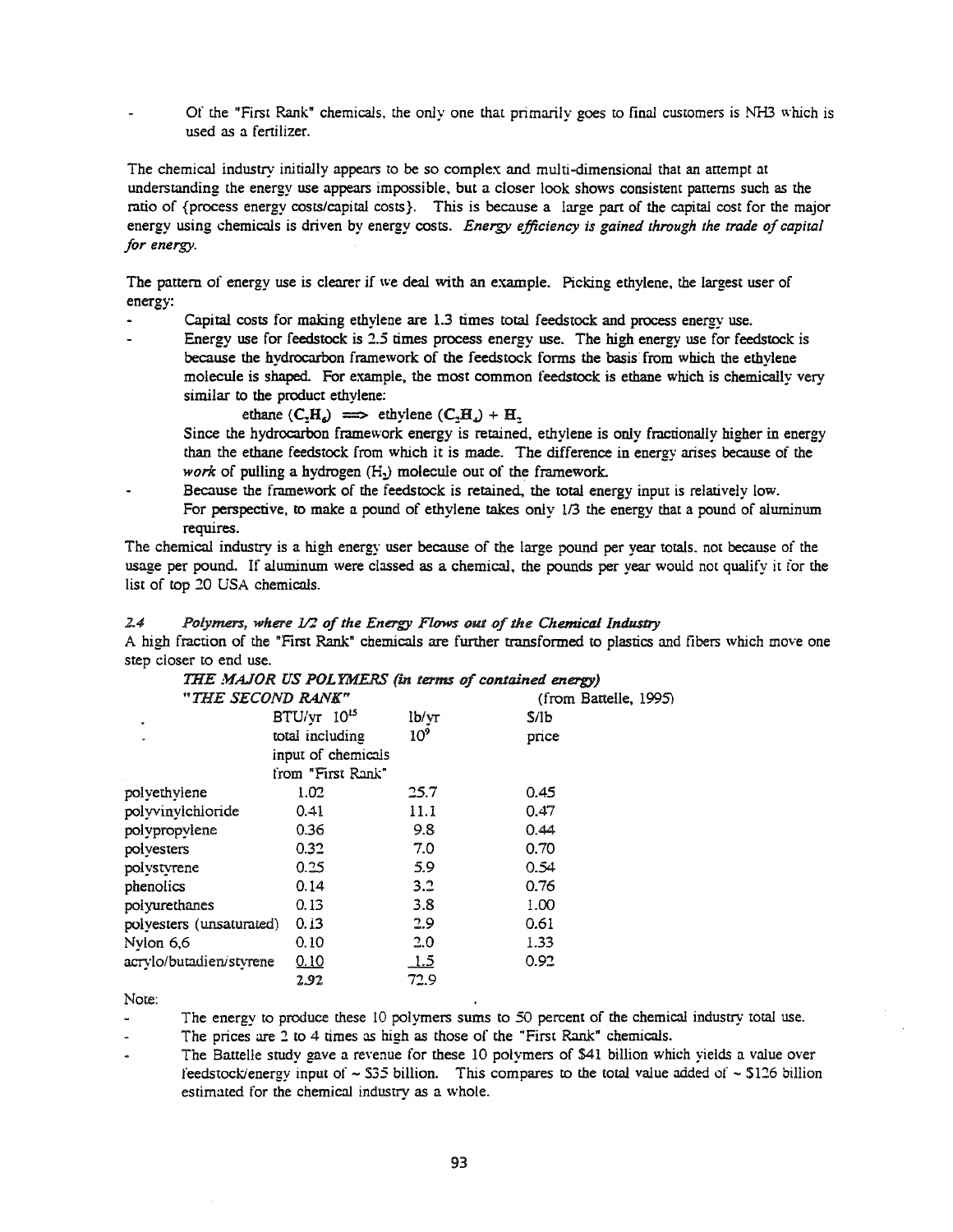# [3] CHEMICAL INDUSTRY -- WHY IT "USES" PROCESS ENERGY

#### *3.1 Transformation*

*A common theme ofthe chemical industry and its energy use is "transforming" raw materials into discrete, nearly pure molecules like ethylene and ammonia.* 

Transformation is driven by the *lvOrk* potential in fuel and electricity. A major portion of this *work* potential is used in separating the species. A major portion is also used in shifting process reaction conditions so that the desired chemical is present in high concentration as it exits a reactor -- to minimize the *work* of separation. to minimize the input of raw materials and to minimize the energy used (and \$ cost) of treating byproducts.

An example of the *work* of separation is the separation of air into nitrogen and oxygen. Nitrogen and oxygen fail to make the "First Rank" list of energy using chemicals because of the absence of feedstock energy. However, if the list were based only on "process" energy, the combined total for nitrogenioxygen would put it at #7 on the list.

#### 3.2 Thermodynamic Limits

#### *energy and work, what's the difference, what do we measu.re*

One reason engineers and scientists focus on energy is that energy use and efficiency are easy to measure and calculate. The rules are given by thermodynamics. There are two sets.

Almost all the official counts by governments., trade groups and economists measure *energy* in. This measure is accurate, but not helpful in setting expectations. What we value in *energy* is its ability to do work. In fact we couldn't truly "use" energy even if we wanted to.

> *The first law ofthermodynamics guarantees that the "energy* m" *is identical to the f'energy out".*

For setting expectations, a more instructive approach is to measure the *difference in the ability to do 'York ofthe energy inputs and outputs.*

> *The second law* of *thermodynamics can be interpreted* to *say* "when we *speak* of *using energy what we really ",ean is using the embedded work potential. <sup>n</sup>*

The second law of thermodynamics is often hidden behind abstract terms, but a simple, functional definition of the second law is:

*"!t lakes work to change things."*

and a practical corollary is:

*"Transformation* work *underlies* cost of production."

A typical production process uses the work potential embedded in chemical fuels or electricity to transform a raw material into the desired product. Examples are separating air into oxygen and nitrogen and reacting ethane to ethylene. In the related primary metals industries, examples are the transformation of iron oxide into steel, and aluminum oxide into aluminum.

Part of this *work* potential is retained in the product -- oxygen/nitrogen, ethylene, steel or aluminum. Steel and aluminum are much higher above the *work* level of the oxide ores from which they are made than ethylene is above ethane. One of the results is that steel and aluminum take more *work* than ethylene to manufacture. As a consequence they cost more money to produce.

#### *motiler nature's efficiency*

For every process like these, we can compute a theoretical *work* requirement. The ratio

*(work* requirement)/(actual *work* potential consumed)

is what mother nature sees as efficiency. Often it is called the "second law" efficiency. Use of this measure tells us that even for the best chemical processes.. the thermodynamic efficiency is remarkably low. The "second law" efficiency calculated in this way for industrial production of oxygen by separating it from air is 20 to 30 percent, and the efficiency of producing ethylene from ethane, is also in this range. See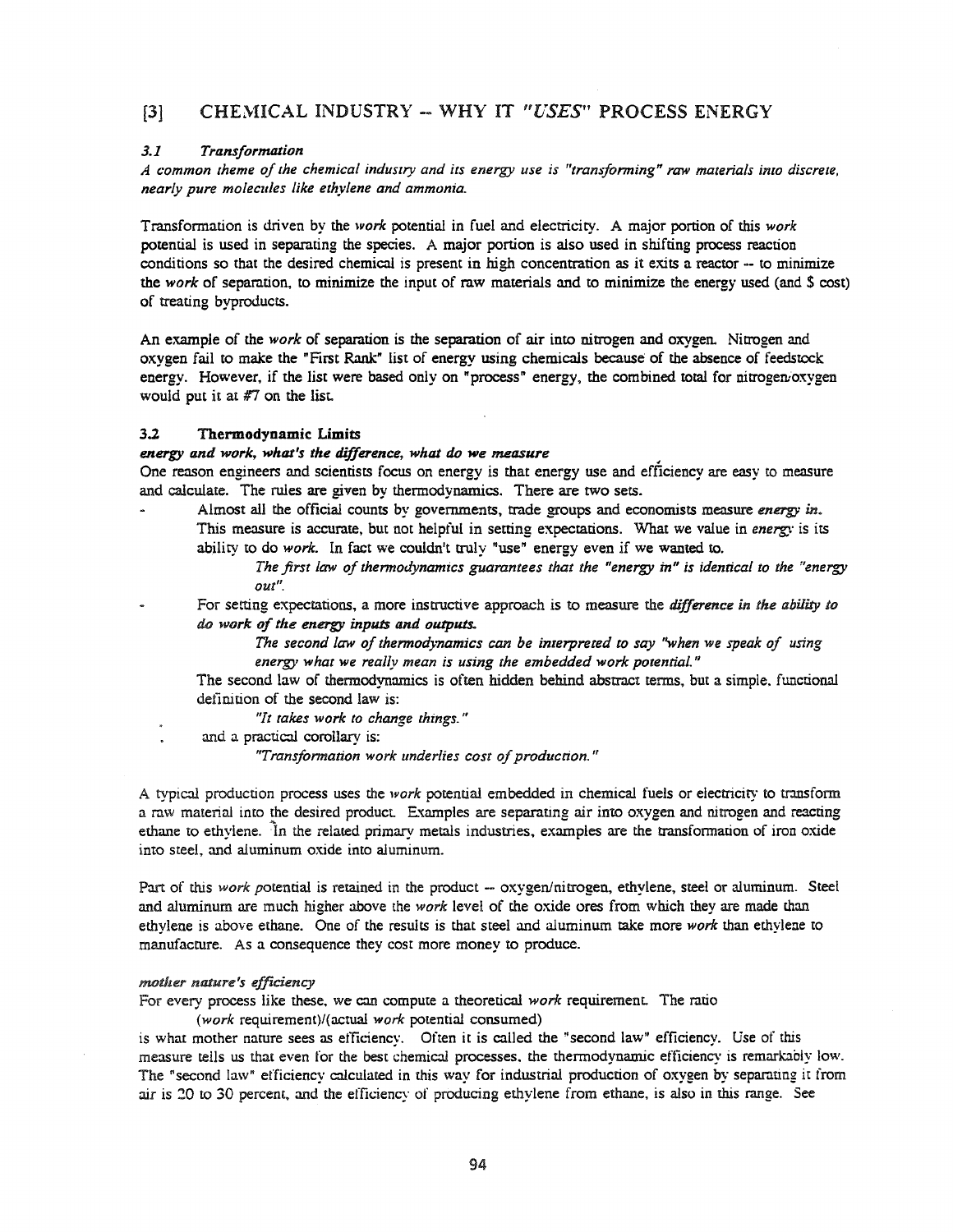Figure 1. These low efficiencies provide the margin from which efficiency and economic gains are carved.

#### *3.3 Driving Forces for Flows, Reactions and Moving Energy*

Why don't we operate our chemical processes at higher technical efficiency and use less process energy? The explanation (Steinmeyer, Kirk-Othmer, 1996) comes in a sequence of concepts:

- *Driving forces are needed to move energy and materials through our processes, and driving forces cost Joss ofwork potential.*
- *Higher driving forces permit 10lver capital.*
- *There is* an *optimum economic balance between energy and capital costs.*
- *In optimized designs, the costs of energy and tradeable capital for components such as piping or insulation, are in a frx:ed cost ratio.*

This is explained and illustrated in Section 4. *Again, the fixed ratio is a cost ratio not a ph}'sica/ ratio.*

# [4] CAPITAL/ENERGY

| 4.1                  | Capital/Energy Costs for the "First Rank" Big Users |         |                |  |  |  |  |  |  |
|----------------------|-----------------------------------------------------|---------|----------------|--|--|--|--|--|--|
|                      | -------S/lb------                                   |         | capital        |  |  |  |  |  |  |
|                      | process capital                                     |         | process energy |  |  |  |  |  |  |
|                      | energy                                              | related |                |  |  |  |  |  |  |
| ethylene             | 0.020                                               | 0.097   | 5              |  |  |  |  |  |  |
| ammonia              | 0.042                                               | 0.016   | 5              |  |  |  |  |  |  |
| propylene            | 0.014                                               | 0.100   | 7              |  |  |  |  |  |  |
| benzene              | 0.002                                               | 0.043   | 22             |  |  |  |  |  |  |
| sodium hydroxide     | 0.032                                               | 0.057   | 2              |  |  |  |  |  |  |
| methyl t-Butyl Ether | 0.011                                               | 0.087   | 8              |  |  |  |  |  |  |
| chlorine             | 0.020                                               | 0.060   | 3              |  |  |  |  |  |  |
| p-xylene             | 0.019                                               | 0.083   | 4              |  |  |  |  |  |  |
| phosphoric acid      | 0.012                                               | 0.083   | 7              |  |  |  |  |  |  |
| carbon black         | 0.024                                               | 0.047   | 2              |  |  |  |  |  |  |

The capital and energy contributions to costs in the "First Rank" have a relatively consistent pattern. This seems like an *odd coincidence* and leads to the suspicion that something fundamental is at play. The following discussion explains why the *odd coincidence* occurs, and what it means for the trade of capital against energy.

Despite the central role of energy in making these molecules, capital costs dominate energy use. In the petrochemical industry which dominates this table., the ratio of capital costs to process energy costs typically runs - *5i1.* The technical data on costs are not accurate enough to make an exact call., but it appears that the fraction of capital available for trade against energy is somewhere in the range of 20% to 40% of the plant's total capital. Thus when we see a capital/energy cost ratio of  $5/1$  we are looking at a (tradeable capital)/energy ratio somewhere in the range of 1 to 2.

Subsequent discussion focuses on the optimum value of the inverse of this ratio. {energy/ (tradeable capital)} which is designated as  $k$ . This ratio turns out to have a technical base.  $k$  also turns out to define the economic rules for the trade of energy against capital, for example the impact of energy prices on optimum energy use., ie what economists call "price elasticity".

#### *4.2 The Rules for Trading Energy for Capital*

The process industries have always traded energy cost against capital costs. This is in pursuit of the lowest cost of production. A similar trade occurs against labor costs but the trade against labor turns out to be less important. In a large continuous operation like a chemical plant. there is a minimum staffing level required for safe and reliable opemtion.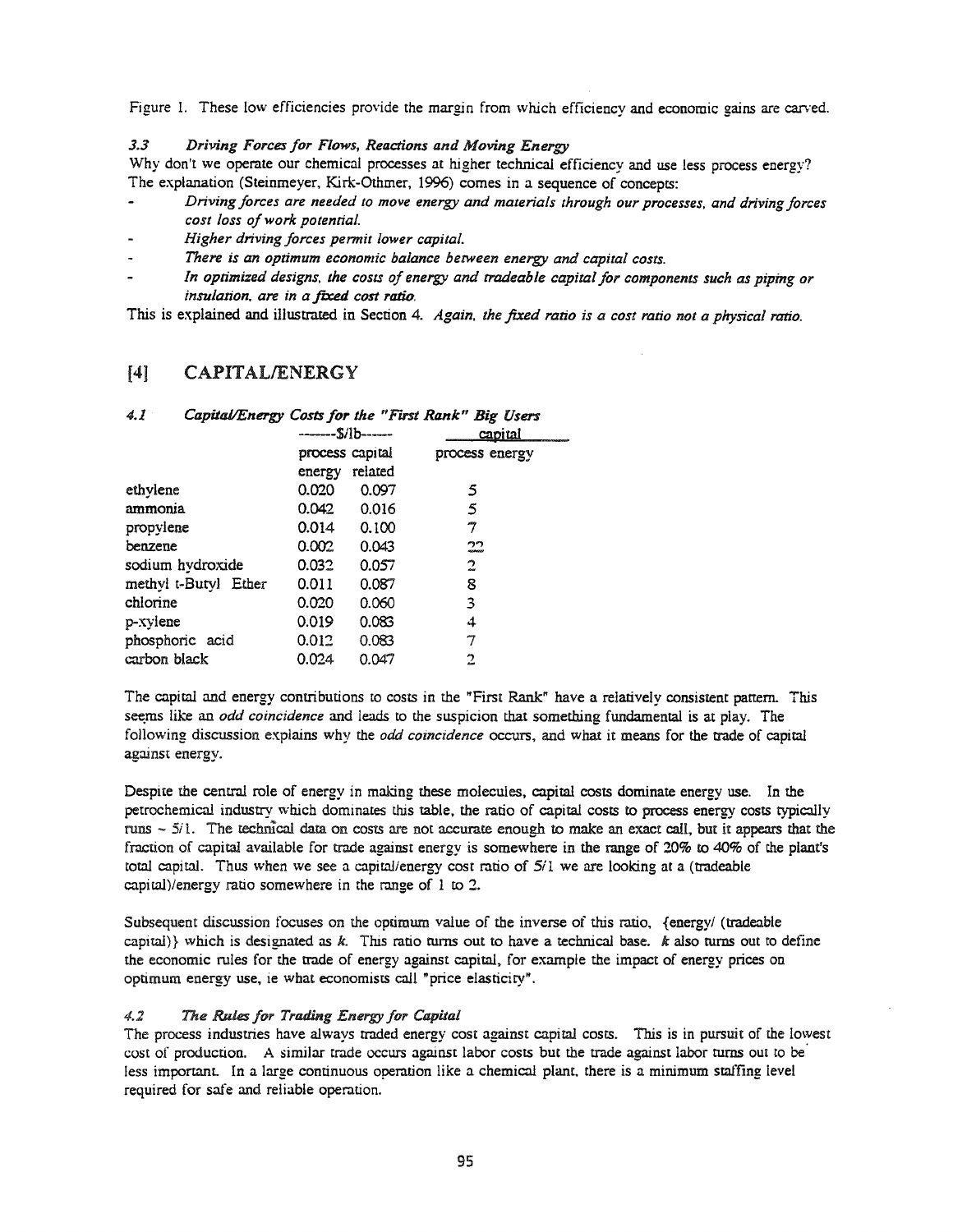#### $4.21$ the technical components of capital facilities - general

In most areas of equipment design there is a balance made between capital and process energy costs (Steinmever, 1982) that arises because capital cost depends on energy use:

$$
\begin{array}{rcl}\n\mathfrak{S}_{\text{total}} & = & \mathfrak{S}_{\text{circuit}} \\
\mathfrak{S}_{\text{total}} & = & [K_1 / (\text{energy})^k][\mathfrak{S}_{\text{per unit of capital}}] + K_2 \text{ [energy]} \text{ [S}_{\text{per unit energy}}]\n\end{array}
$$

The optimum energy use  $E_{\text{out}}$  varies with the ratios  $P$  and  $k$ .

$$
E_{\text{out new}}/E_{\text{out old}} = \{P_{\text{old}}/P_{\text{new}}\}^{(1/(1+k))}
$$

where

P is the ratio of capital to energy price, or  $(\mathcal{S}_{per,min}, \mathcal{S}_{per,min}, \mathcal{S}_{per,min}, \mathcal{S}_{per,min})$ .<br>
k is the ratio of (energy costs)/(tradeable capital costs) at the economic optimum.

 $\{-1/(1+k)\}\$ is the "price elasticity of energy use", used in economics discussions.

The general relationship for the costs at the economic optimum is:

 $\mathbb{S}_{\text{new tool for process energy and tradeable capital}} = (\mathbb{S}_{\text{old total for process energy and tradeable capital}}) * \{P_{\text{new}}/P_{\text{old}}\}^{k/(1 \to k)}$ 

#### $4.22$ insulation

A simple example of the tie between mother nature and economics is the trade of insulation against heat loss. Heat (energy flow to ambient) loss through insulation drops directly with the thickness of the insulation. And incremental cost for insulation goes up directly with the thickness. As a result, a statement can be made about total combined costs of insulation and energy loss:

 $\mathcal{S}_{total} = \mathcal{S}_{institution} + \mathcal{S}_{energy loss}$ <br>This can be restated in terms of energy lost:  $S_{\text{total}} = [K_1/(\text{energy lost})^1][S_{\text{year unit of insulation}}] + K_2$  [energy lost][  $S_{\text{per unit energy}}$ 

Since both terms depend on insulation thickness, we take the derivative and set to 0 to find the optimum thickness. When we compare terms at this optimum thickness we find that

 $S_{\text{lassulation}} = S_{\text{energy loss}}$ 

"...the lifetime incremental cost for insulation equals the lifetime cost for heat loss..."

The slightly surprising aspect of this is that the total cost ratio does not depend on the price of either energy or insulation. If something causes energy price to rise relative to capital, we reduce energy usage by adding insulation until the dollars spent for the two are again equal.

For insulation, k is  $\Gamma$  and this gives the result that  $E_{opt}$  varies with  $[1/P]^{1/2}$ . Thus if P went up by a factor of 4, we would double insulation thickness, and heat loss would drop in half.

If the initial combined cost ( $S_{\text{insubson}} + S_{\text{energy loss}}$ ) is \$10 million, with \$5 million for each, the new optimum would be

| $S_{\rm energy~loss}$ |   |            | $= 4*(1/2)*55$ M |  | $=$ S <sub>10</sub> M |  |
|-----------------------|---|------------|------------------|--|-----------------------|--|
| S<br>Sinsulaaca       |   | $= 2*55 M$ |                  |  | $=$ \$10 M            |  |
| $S_{\rm total}$       | 霊 |            |                  |  | $=$ \$20 M            |  |
|                       |   |            |                  |  |                       |  |

Or even though energy use was cut in half, total costs  $(S_{total})$  double. The reason is the increased cost of the capital employed to achieve the energy savings.

#### $4.23$ heat exchangers

Heat exchangers are a larger contributor to capital costs. Their cost is dominated by surface added to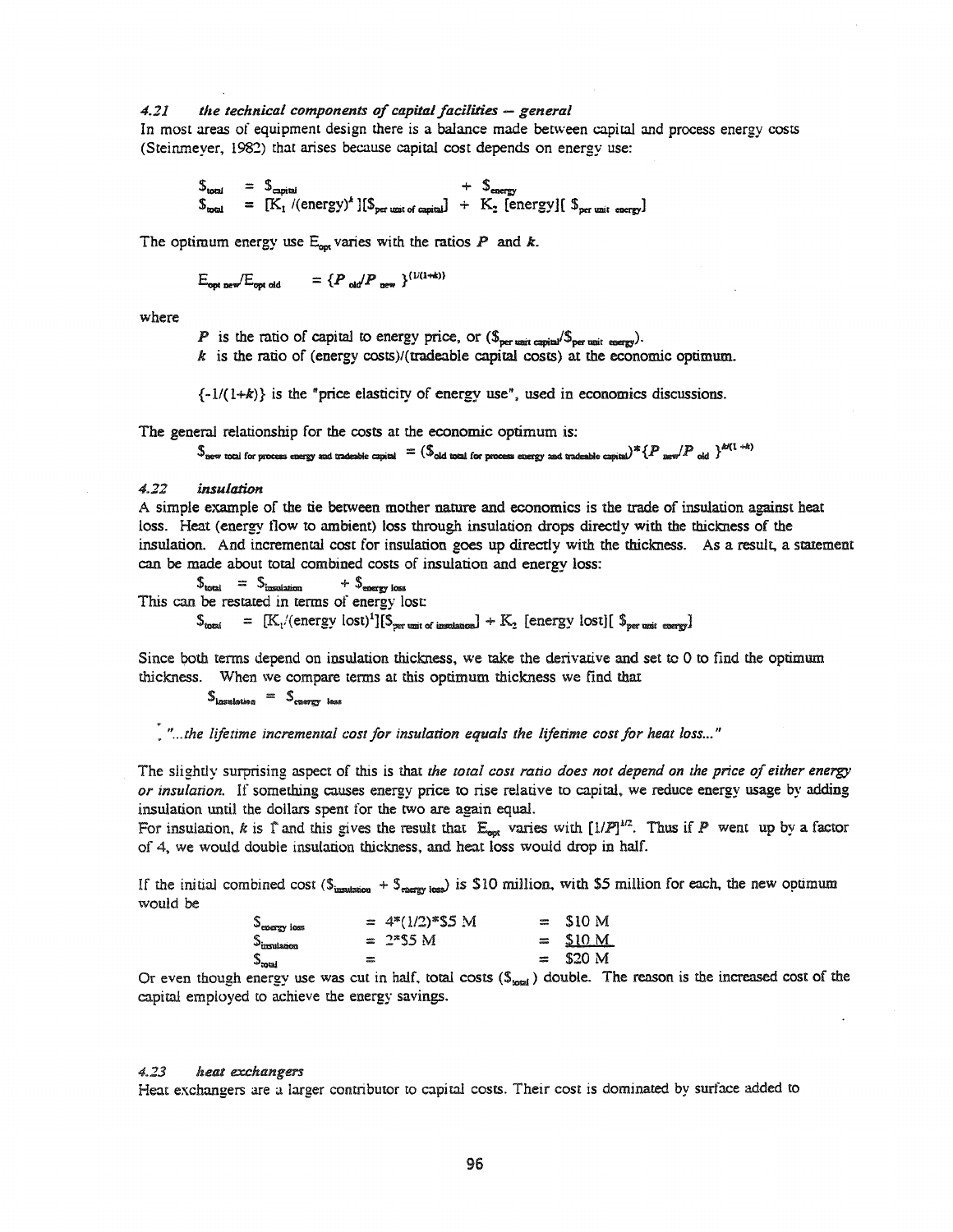recover heat and reduce the fuel bill. Heat is driven from one side of the unit to the other by temperature difference. The heat that is not recovered is directly related to this same temperature difference and directly translates to the "fuel bill". The mathematics get a little more complicated in balancing this "fuel bill" against incremental heat exchanger costs (Steinmeyer, Chemical Engr. Progress, 1996), but for the most important class of heat exchangers,  $k$  is 1.5 and at the optimum:

*"...the lifetime incremental COSlS for the fuel bill for a heat exchanger is approximately l.j times the incremental capital cost of the heat exchanger....*"

In order to minimize the incremental heat exchanger *costs,* the designer *also* runs a second energy bill. This is for the pumping costs (power) to move the fluids through the heat exchanger. The area and pumping power costs are linked because the high turbulence due to high power usage increases the effectiveness of the heat transfer area. It has been shown that within a fairly broad region an optimum exists with  $k$  equal to  $1/3$ :

*"...the lifetime billfor pumping fluids through the heat exchanger approrimates* 1/.3 *the lifetime capital cost for the incremental capital cost ofthe heat exchanger* .... "

The fuel and power costs are endured only because they reduce the capital cost of the heat exchanger.

#### *4-.14* piping

The largest contributor to capital costs is typically piping. The very low *k* value for piping is due to the fact that frictional losses vary with .

 $(1/[pipe diameter])^{5.2}$ 

This gives a relationship between piping cost and power for overcoming friction that is tilted much more toward capital

*"...the lifetime cost ofsupplying power appro:dmares* 1/'5 *the incremental capical for piping* ... "

With a closer look, the "cost of supplying power" includes the capital associated with pumps, compressor and the electrical system. These approximate the costs of the purchased power. Hence the {energy/ capital ratio} for piping is closer to 1/10. Piping is the prime reason why the industry runs a high capital cost to process energy ratio.

#### $4.25$  electrical cable

The incremental cost of electrical cable varies wirh the crosssectional area. The power lost in transmission varies inversely with this area. As a result, the balance between cable cost and losses due to electrical . resistance follows the same relationship as for insulation.

In summary, k takes the following values for technical components in the capital/energy "trade":

|    |                                       |                    | 11 k     |
|----|---------------------------------------|--------------------|----------|
|    |                                       | <u>energy</u> cost |          |
|    |                                       | capital cost       |          |
|    | - insulation                          |                    |          |
|    | - heat exchanger thermal energy       | $-1.5$             | ~10.67   |
|    | - heat exchanger friction losses      | $\sim 0.33$        | $\sim$ 3 |
|    | - piping friction losses<br>or        | ~10.2              | $\sim$ 5 |
|    | - piping-electrical+pumps/compressors | $\sim 0.1 - 10$    |          |
| a, | electrical cable size                 |                    |          |

#### *4..3 tile bigger picture (price elasticity)*

The price elasticity data. based on historical analysis of changes in energy use in response to changes in energy price, has a great deal of scatter (Ross, 1993). Values greater than -1 and lower than -0.2 have been regressed from industrial segments. Ross suggests an all industry value for electricity use of -0.55.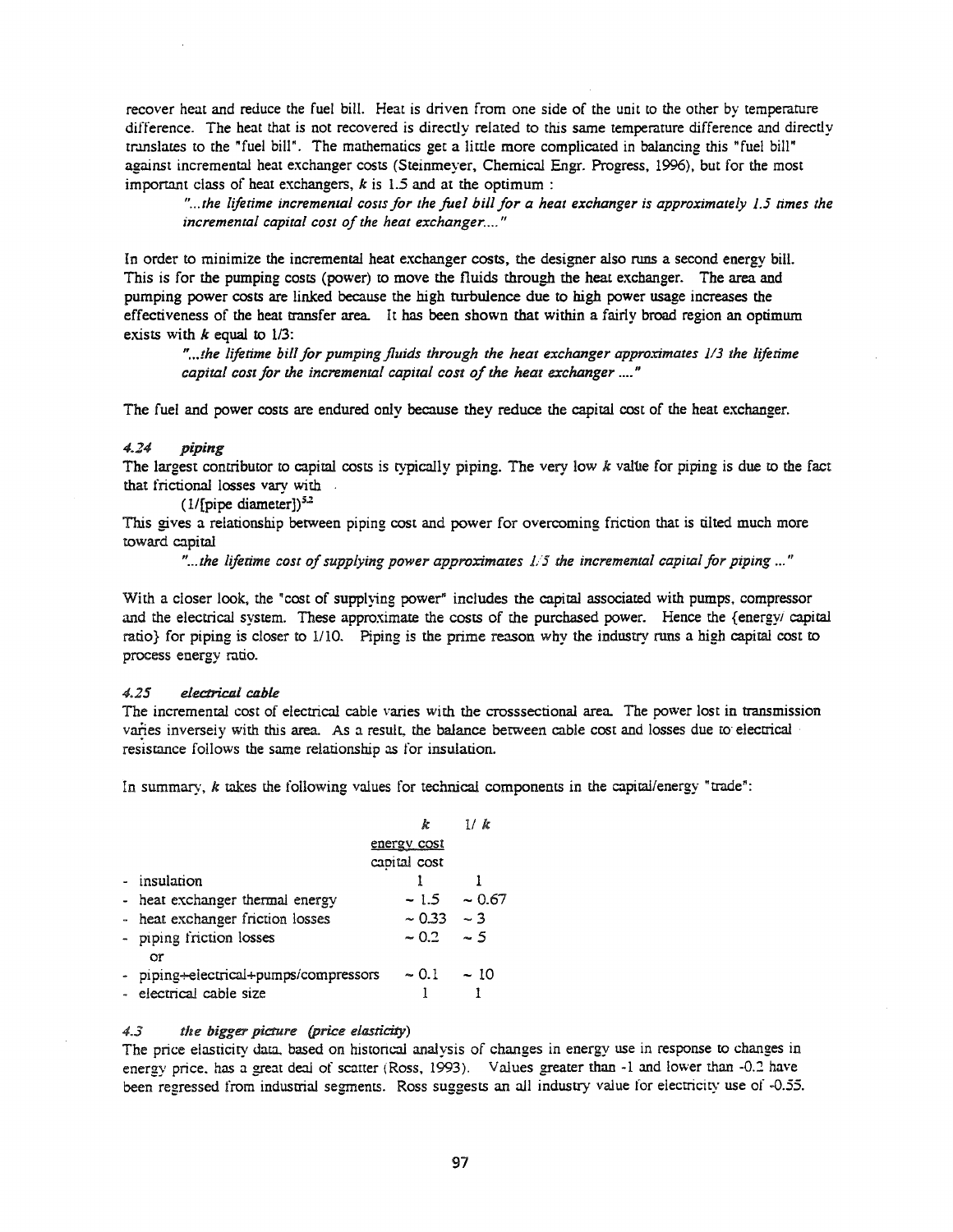Again, price elasticity equals  $-1/(1+k)$ :

| $\mathbf{k}$ | $0.2$ $0.5$ $0.67$ $0.82$ 1 $1.5$ 4 |  |  |                                                       |  |
|--------------|-------------------------------------|--|--|-------------------------------------------------------|--|
| elasticity   |                                     |  |  | $-0.833$ $-0.67$ $-0.60$ $-0.55$ $-0.5$ $-0.4$ $-0.2$ |  |

Thus Ross's value of -0.55 agrees with the values of -0.67 and -0.50 estimated from the  $k$ 's of 0.5 and 1 in Section 4.1 from overall chemical plant cost data. Ross's value is also in general agreement with the technical component *k* values discussed in Section 4.2.

#### 4.4 *total cost* if *energy price doubles*

If we start with an optimum design for  $k$  of 0.5, with energy costs at \$10 million per year, the optimum tradeable capital would be \$20 million per year. If for the base case the capital that is not tradeable against energy is \$40 million, and feedstock and labor are \$20 million, we would see the following impact on optimum total costs if we doubled process energy price:

| ------rationd to base- |           |      |                                                                                      |                                                                   |           |                             |
|------------------------|-----------|------|--------------------------------------------------------------------------------------|-------------------------------------------------------------------|-----------|-----------------------------|
| energy price           | $E_{opt}$ |      | $\mathcal{S}_{\text{opt energy}}$ $\mathcal{S}_{\text{opt}\text{ tradable capital}}$ | $\mathcal{S}_{\text{other capital}}$ $\mathcal{S}_{\text{other}}$ |           | $\mathcal{P}_{\text{test}}$ |
|                        |           |      | ንበ                                                                                   | 40                                                                | າ∩        | 90                          |
| 灬<br>4000              | $0.63*$   | 17 6 | $25.2**$                                                                             | 40                                                                | <u>າດ</u> | $978***$                    |

Note:

\* A doubling of process energy price resulted in a  $37\%$  drop in process energy use.

\*\* As in the case for insulation, the rise in energy price and the subsequent reoptimization against capital results in a reduction in energy use., but causes a major rise in the tradeable capital.

\*\*\* The net is an increase in total costs  $90 \rightarrow 97.8$  or a 9% increase.

Suppose instead of a single plant we look at the overall chemical industry which runs an annual process energy bill of ~\$10 billion dollars. If it followed the parallel above, we could cut the energy use in half with an incremental increase in capital costs of about \$5.2 billioniyear. But the option is not really the design of a new facility and an incremental increase, but rather the retrofit and replacement of existing facilities. This is a much more difficult thing (Ross, 1990). The result of replacement would be a capital cost more nearly equal to the total capital ~\$65 billion/year. if we follow the parallel above. If we use the three year payout as a rough guide., this would mean a total capital expenditure of -\$200 billion.

#### *4.5 111,e Shape ofthe Curve*

Suppose an operator fails to operate at the optimum, what penalty is incurred?  $k$  also fixes the shape of the curve showing the impact of non-optimal energy use on total costs (energy + tradeable capital). See Figure :2. Note that the curves have an expanded vertical scale., and that the net cost impact for deviations from the optimum is very small when the curves are close to the optimum (the low point). These "gentle siopes" near the optimum say that economics sends "relatively weak signals" for small deviations. In Figure 2, a use of energy that exceeds optimum by  $40\%$  results in a penalty for energy costs plus tradeable capital costs of less than 5%. If these costs represent 30% of total costs, the net result is a penalty on total production costs of less than 1.5%. This would motivate concern but not immediate action.

At first glance the modest penalties in Figure 2 are puzzling. The explanation for this modest penalty is that if a bit too much insulation (or surface) is used., the added investment earns an economic return.. just not as high as the rerum at the optimum. For less than optimal insulation (or surface), a similar economic buffering occurs.

#### *4.6 "Capitol Saving" Inventions*

Capital equipment improvements that appear to "only" lower the cost of capital equipment, like finned heat exchangers or plastic pipe, end up netting energy efficiency gains because of the lock of cost ratios. In fact, many of the significant contributors to increased energy efficiency have actually been ways to make equipment at lower cost.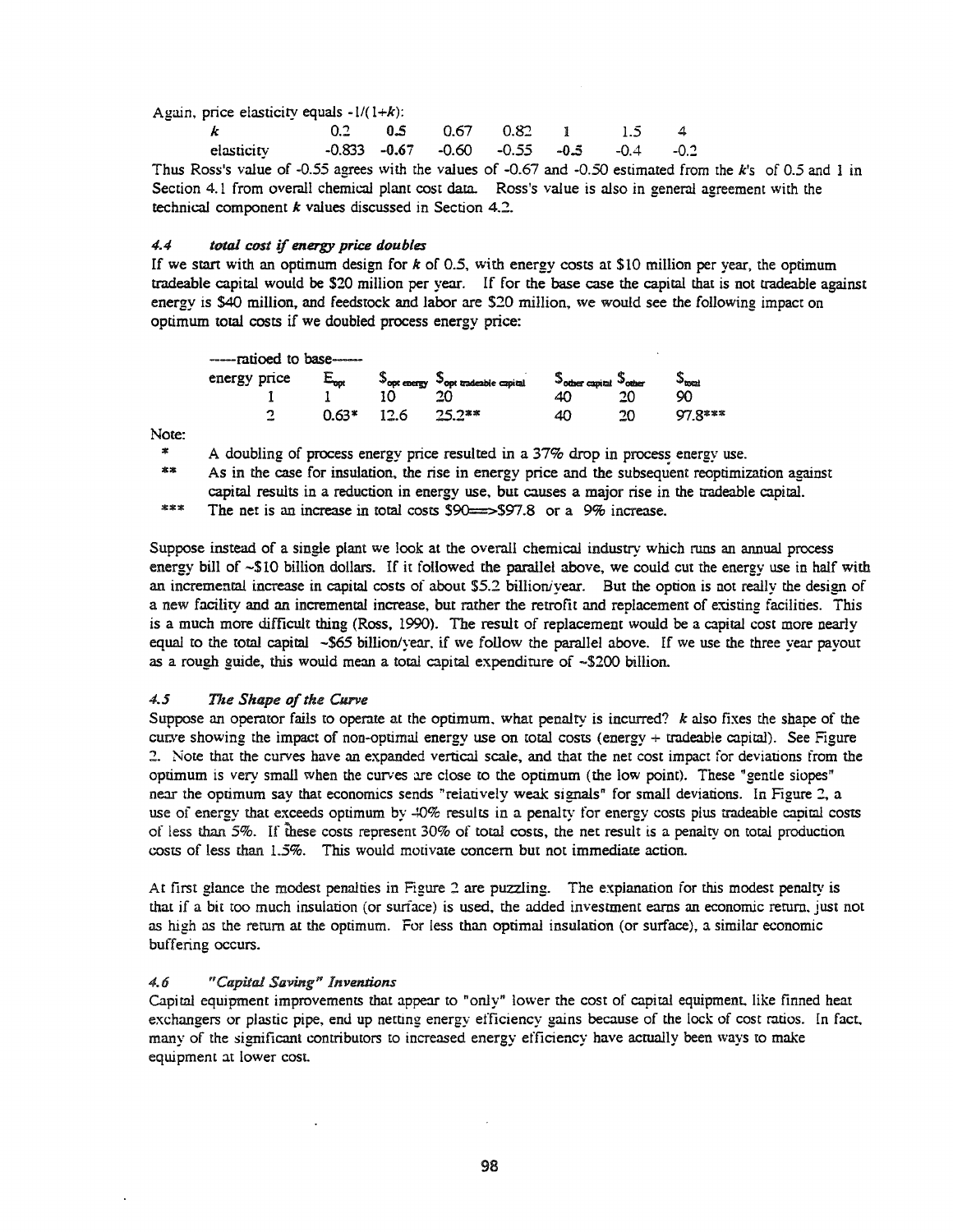# FIGURE 2

# THE SHAPE OF THE CURVE what happens if we miss the economic optimum energy use?

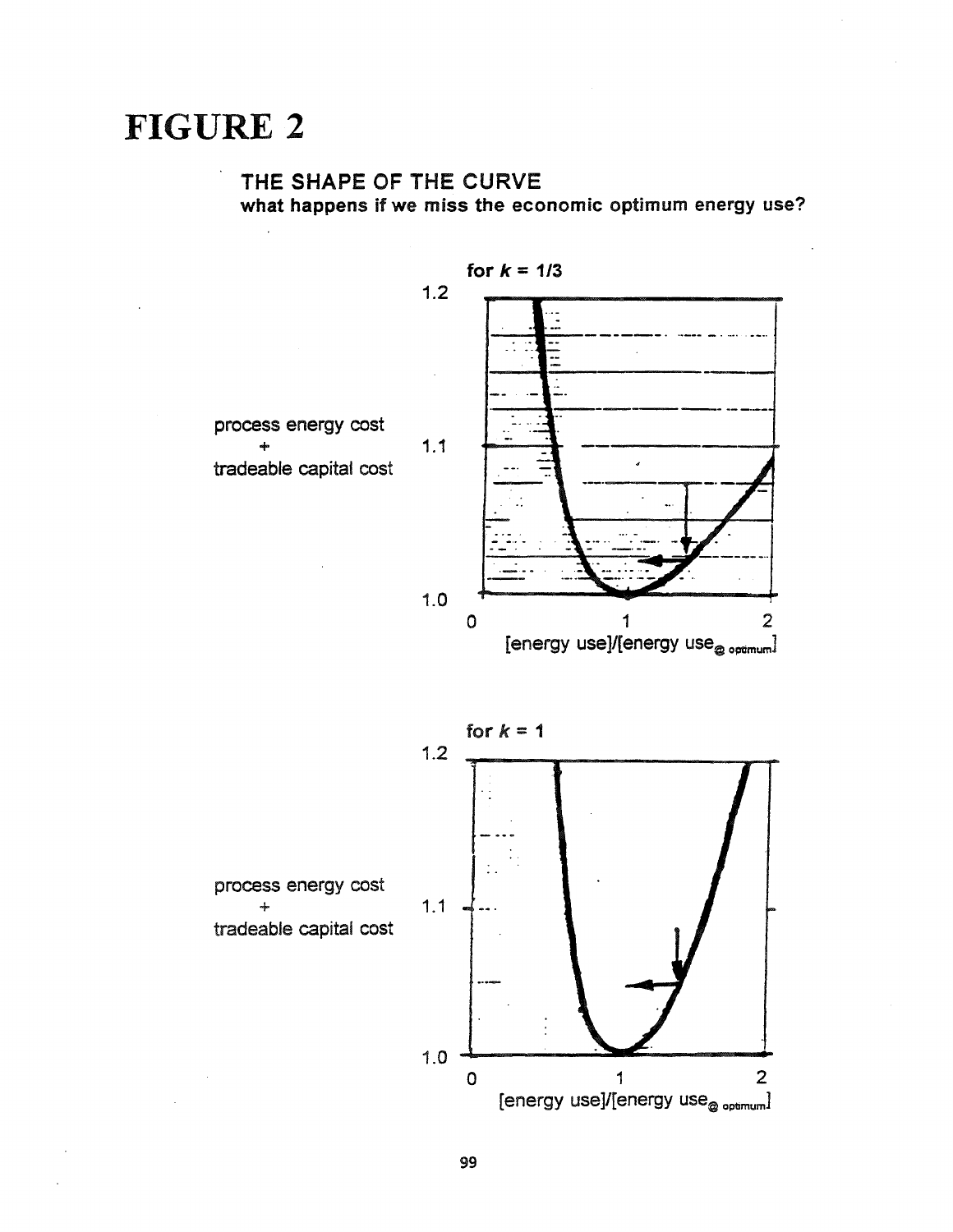# [5] TECHNOLOGICAL PROGRESS

The preceding shows how the capital/energy trade together with a rise in energy price can be used to lower energy use, but also shows that energy price is a relatively clumsy, costly tool. The history of the chemical industry says that *technological progress* is a more effective tool.

*Technological progress* and the capitll/energy trade are often confused but are distinctly different:

- The capital/energy trade is basically a game played with marginal economics in a static setting with a given technology. As Figure 2 shows, the rewards for playing the game perfectly (making the capital/energy trade perfectly) are only marginally greater than for playing imperfectly. *Technology improvement* is a game where the player with the best "information" wins. "Information" grows over time. The player that enters the game later has a large advantage, as shown by Figure 1.
- The capital/energy trade is driven purely by relative prices. One energy price increase., generates only one reduction in energy. The reduction is costly and the player is not really certain whether he has won or not. Again, see Figure 2.

*Technology improvement* is driven by the time spent playing the game. It has no direct tie to energy prices although some economists speculate that it is sometimes driven by concern over shortages in energy availability. There is a new win generated every 20 years or so. Usually the win is clear and often it is dramatic. It typically comes along with "other wins" in other areas such as safety. It is not usually driven by the desire for energy improvement, and often is simply a byproduct of changes in other areas.

l\t1ost of the rise in energy efficiency that \VerVe seen has come from *technological progress. Technological progress* evolves as a byproduct of the pressures of a competitive industrial society to increase productivity and lower costs. It includes "dematerialization" of the things we buy. It comes from technological progress much broader than energy -- for example, computers pennit better designs and stronger plastics replace steel. It includes the long pattern of incremental changes referred to here as "learning". It also includes major new developments referred to here as "breakthroughs".

#### *5.1 Learn.ing Curves* -- in *Energy and Capital*

Much discussion (Steinmeyer.. 1992) has focused on the long term improvements in energy efficiency. These are real and are illustrated by the example of ethylene plants. Figure 1 tracks the energy efficiency of new plants offered by The Lummus Company, an engineering contractor. The gains can be traced to a mix of sources:

Better reactor designs giving higher yields and fewer byproducts:

- through better alloys permitting higher temperature cracking furnaces
- through better understanding of the fundamental chemistry, resulting in shorter residence time cracking furnaces

More efficient turbines and compressors Adjustment of the purification sequence

- catalytic destruction of impurities
- computer optimized designs
- better distillation column internals

Lower losses in heat recovery

- use of lower cost heat exchangers like brazed aluminum
- bypass of heat exchangers by use of gas turbines.

The individual events are not exciting. Neither is the 3 percent annual improvement in energy efficiency. But the net result was a 60 percent drop in energy use of new facilities over a 35 year period.

These are all broadly referred to as "learning." In most manufacturing processes, for each doubling of cumulative production, total processing costs, including energy, drop by about 20 percent. Often energy and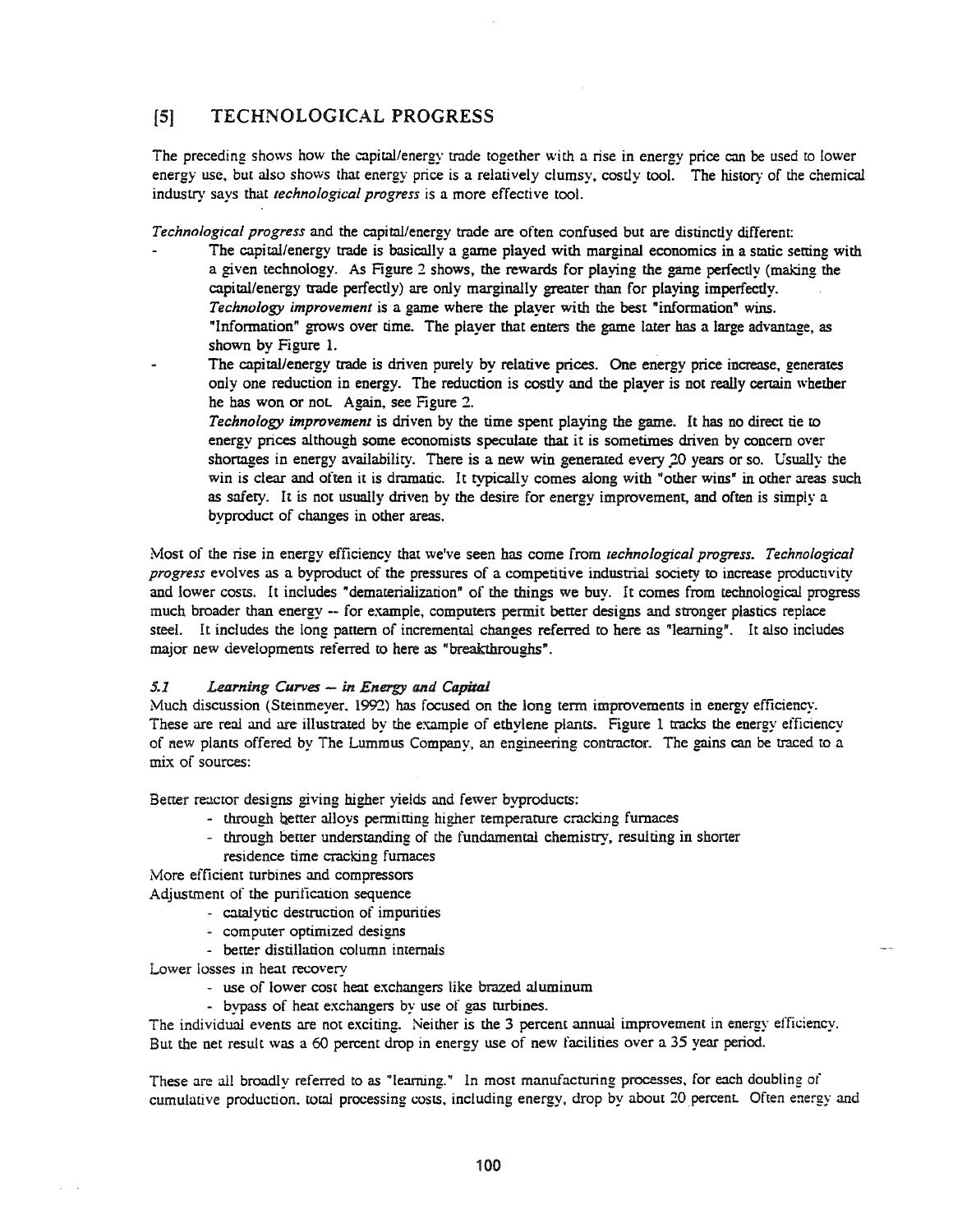capital savings are merely a by-product of changes made to improve overall productivity which includes quality, reliability and safety. However, learning curve progress is inherently limited and would have run its course long ago where it not for fresh starts on new curves, due to fresh inputs of new science and radical innovations.

### 5.2 **Breakthroughs**

While the incremental, evolutionary improvements are important, *major breakthroughs are more important* in the long run, particularly when we face barriers such as the world appears to be approaching today in *the inteFface between energy and the environment.* Breakthroughs are the reason why the future rarely tums out the way we foresee it It is usually much more exciting, and often happier.

Some economists believe that inventions and innovations come when they do in response to a generally perceived constraint (Haustein, 1982). An extrapolation would suggest that if the scientific/industrial community sees an imperative for more energy, it will find it - and will probably find it in unexpected places. Convince them that global warming is real, and they will find a way to control the global heat balance. This may sound utopian, but consider our history. Energy and material constraints have been critical in the past. Examples are the concern about the ability to move coal (leading to railroads) and the concern about sufficient waterwheel power to drive machinery (leading to the steam engine).

Breakthroughs are probably due more to individual inventiveness than scientific discovery, though scientific discovery often plays a key role in *enabling* the breakthroughs. An example of how scientific discovery and innovation interact with "learning" is polyethylene. Polyethylene began its commercial life in the early 1940's with a very high pressure (1200 atmospheres) process. The high-pressure process saw continual improvement such that the energy required to produce a pound of polyethylene was cut in half in about 15 years. Meanwhile, two European chemists made some fundamental discoveries that led to a radically new production process that utilized a solvent and operated at low pressure. This in tum led to development in the 1970's of the low-pressure gas-phase process. It uses only 15 percent of the energy of the original highpressure process. The new process is simpler, safer, and requires much less capital. It even yields a stronger polymer. Whether the low pressure was a "breakthrough" or just a big step on the "learning" curve is an arbitrary call.

Sometimes the progress is the byproduct of major scientific discovery in unrelated areas. Quantum physics and the invention of the transistor led to microprocessors and modern computers, which in turn produced an enormous array of changes in the design and operation of chemical plants.

Scientific discovery does not guarantee commercial innovation, but any discovery offers a set of possibilities that did not exist before. What breakthrough is likely to contribute to a sustainable economy? One can guess at some breakthroughs from scientific progress. If some of these lack an immediate, obvious tie to industrial energy use, so did the developments in microelectronics. As a start, some recent events are:

- Over two dozen species of crop plants have been transformed by molecular engineering to achieve an altered characteristic. Several have moved to market in the last 2 years.
- Computational chemistry has enabled much faster exploration of possibilities.
- Measured superconductivity has dramatically moved toward room temperature.
- Photovoltaic conversion efficiencies of 35 percent have been achieved.

Of these, the discovery that appears most latent with possibilities today is the understanding of molecular biology and the ability to insert desired genetic traits into plants. This is clearly a "breakthrough" and should have major pmctical consequences in the first half of the twenty-first century through the development of new and modified agricultural plants. For example:

Genetically engineered plant systems could allow crops to fix their own nitrogen from the air (as legumes do now via a symbiotic process with bacteria). This could eliminate the need for nitrogen fertilizers.. Not only does the manufacture of these fertilizers consume 2 percent of all industrial energy, but their use is believed to be responsible for the major share of human-derived emission of